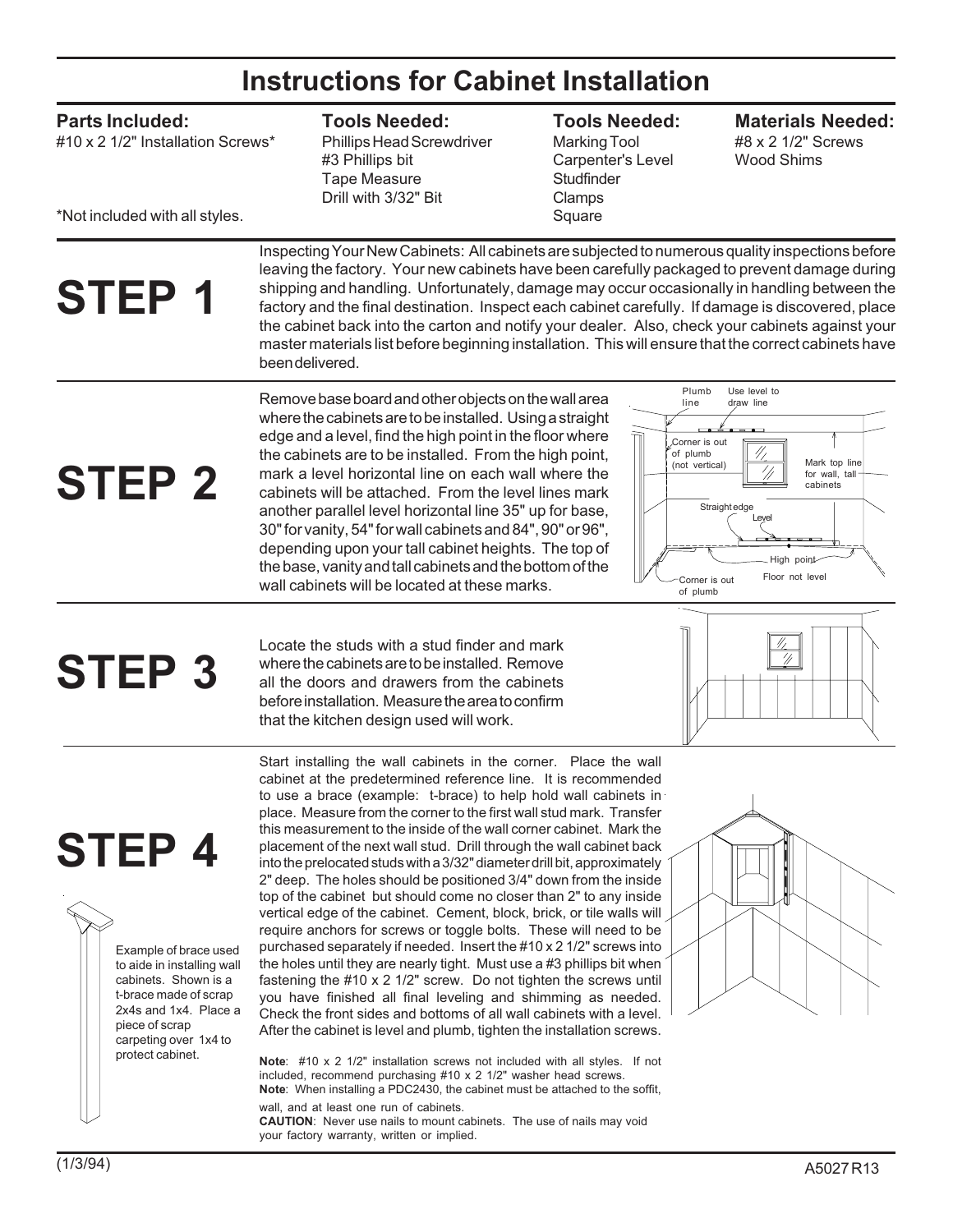### **STEP 5**

**STEP 6**

**STEP 7**

Continue with your wall cabinet installation by placing the next cabinet on the wall at the predetermined reference line. After the two cabinets are mounted to the wall, use clamps and clamp the cabinet face frames together firmly. Be careful to line up the bottom horizontal edges. With a 3/32" drill bit, drill starter holes through the face frames near the top and bottom. Insert and tighten the screws. These screws will need to be purchased separately, a #8 x 2 1/2" is recommended. Check cabinet with a level on the cabinet front, sides, and bottom. Shim where necessary. Once the cabinet is level and plumb, tighten all the installation screws and remove the clamps. Continue installing the rest of your wall cabinets in the same manner.



Note: if installing single wall cabinet, follow instructions shown in Step #9 for proper installation.

Once the wall cabinets have been installed, the base cabinets can now be installed. Start installing the base cabinets in the corner. Using clamps, align and join the cabinets together at the face frames. Make sure that the face frames align both on the face and vertically. Follow Step 5 for attaching face frames.

Check the cabinet for level and plumb. Shim to fill uneven areas between the floor and base of the cabinet, and between the wall and the back of the cabinet. Failure to do this step could result in damage to the cabinet.

Drill through the cabinet back into the prelocated studs with a 3/32" diameter drill bit, approximately 2" deep. The hole should come no closer than 2" to any inside vertical edge of the cabinet. One screw hole should be located in the upper section of the cabinet and one in the lower section.





Insert the #10 x 2 1/2" screws into the holes until they are nearly tight. Must use a #3 phillips bit when fastening the #10 x 2 1/2" screws. Make sure the back is fully supported with shims, as needed, and does not bow into any imperfections in the wall. Check the cabinet for level and plumb and adjust as needed. Tighten the screws fully and recheck for level and plumb.

### **STEP 8**

NOTE: #10 x 2 1/2" installation screws not included with all styles. If not included, recommend purchasing #10 x 2 1/2" washer head screws.

If switching door from left to right side of face frame on base and vanity cabinets, the face frame must be predrilled. Using marked locations on face frame as a guide, predrill using a 1/8" drill bit, 1" deep. Make sure that all shelf clips are used on the back side of the mullion on all cabinets and on the back panel of 42" wide and wider cabinets.